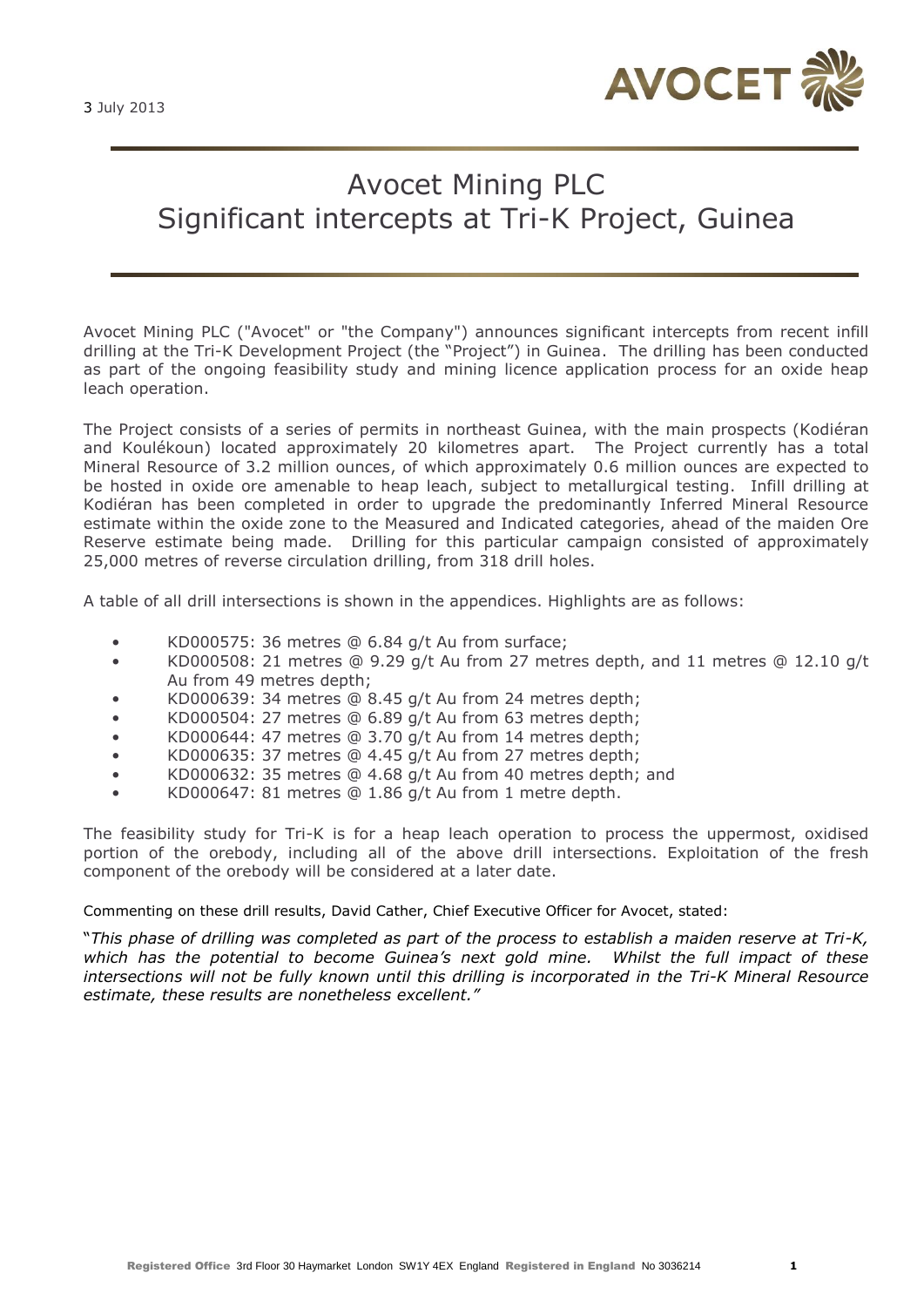### **FOR FURTHER INFORMATION PLEASE CONTACT**

| Avocet Mining PLC                                       | Pelham Bell Pottinger<br><b>Financial PR Consultants</b> | J.P. Morgan Cazenove<br>Corporate Broker | <b>Arctic Securities</b><br>Financial Adviser &<br>Market Maker | SEB Enskilda<br>Financial Adviser &<br>Market Maker |
|---------------------------------------------------------|----------------------------------------------------------|------------------------------------------|-----------------------------------------------------------------|-----------------------------------------------------|
| David Cather, CEO<br>Mike Norris, FD<br>Rob Simmons, IR | Daniel Thöle                                             | Michael Wentworth-Stanley                | Arne Wenger<br>Petter Bakken                                    | Fredrik Cappelen                                    |
| +44 20 7766 7676                                        | +44 20 7861 3232                                         | +44 20 7742 4000                         | +47 2101 3100                                                   | +47 2100 8500                                       |

## **NOTES TO EDITORS**

Avocet Mining PLC is a gold mining and exploration company listed on the London Stock Exchange (ticker: AVM.L) and the Oslo Børs (ticker: AVM.OL). The Company's principal activities are gold mining and exploration in West Africa.

In Burkina Faso the Company owns 90% of the Inata Gold Mine. The deposit at Inata currently comprises a Mineral Resource of 4.7 million ounces and an Ore Reserve of 0.9 million ounces. The Inata Gold Mine poured its first gold in December 2009 and produced 135,189 ounces of gold in 2012.

Other assets in Burkina Faso include eight exploration permits surrounding the Inata Gold Mine in the broader Bélahouro region. The most advanced of these projects is Souma, some 20 kilometres from the Inata Gold Mine, where there is a Mineral Resources estimate of 0.8 million ounces.

In Guinea, Avocet owns exploration licences in the north east of the country. Mineral Resource development has been ongoing since 2005 and the Tri-K project is the most advanced, which currently has a Mineral Resource estimate of 3.2 million ounces and where a feasibility study is underway.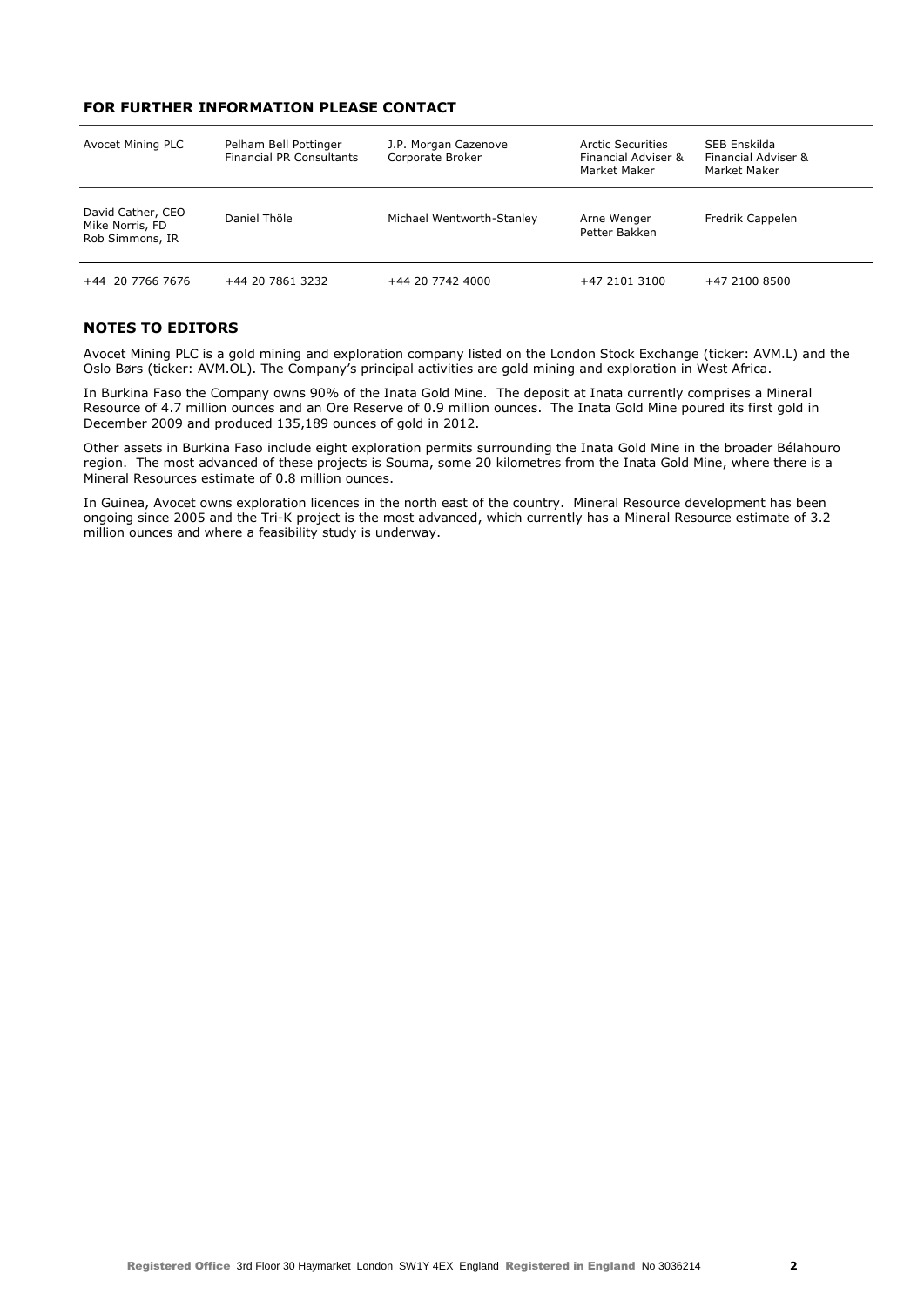

#### **APPENDIX 1 – LOCATION OF SIGNIFICANT INTERCEPTS AT KODIÉRAN**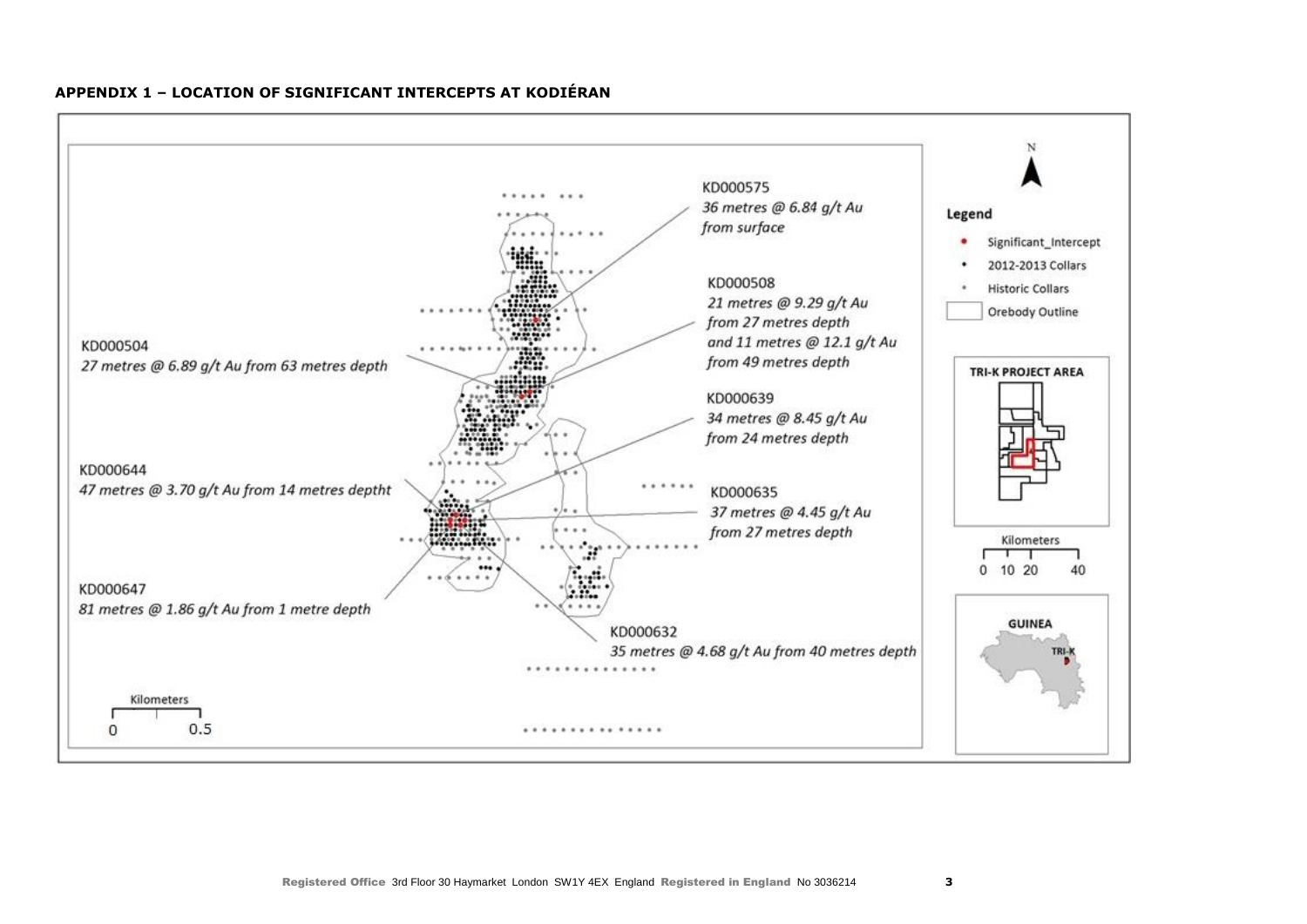# **APPENDIX 2 – TABLE OF INTERSECTIONS**

Table shows all intersections with grade-widths above 10, with those above 25 in bold.

| Hole ID  | East   | <b>North</b> | <b>RL</b> | Az | <b>Dip</b> | EOH(m) | From (m) | To $(m)$ | Width (m)      | Grade (g/t<br>Au) |
|----------|--------|--------------|-----------|----|------------|--------|----------|----------|----------------|-------------------|
| KD000452 | 513112 | 1168476      | 432       | 90 | $-55$      | 132    | 68       | 72       | 4              | 6.63              |
| KD000452 | 513112 | 1168476      | 432       | 90 | $-55$      | 132    | 75       | $77$     | $\overline{2}$ | 5.03              |
| KD000454 | 513160 | 1168500      | 436       | 90 | $-55$      | 120    | 30       | 51       | 21             | 5.66              |
| KD000455 | 513110 | 1168498      | 433       | 90 | $-55$      | 138    | 103      | 115      | 12             | 1.89              |
| KD000460 | 513125 | 1168524      | 437       | 90 | $-55$      | 126    | 58       | 68       | 10             | 1.84              |
| KD000465 | 513175 | 1168550      | 426       | 90 | $-55$      | 120    | 23       | 30       | $\overline{7}$ | 1.46              |
| KD000467 | 513200 | 1168575      | 432       | 90 | $-55$      | 96     | 92       | 96       | 4              | 13.75             |
| KD000468 | 513176 | 1168578      | 438       | 90 | $-55$      | 114    | 88       | 95       | $\overline{7}$ | 2.58              |
| KD000469 | 513102 | 1168575      | 444       | 90 | $-55$      | 152    | 93       | 98       | 5              | 2.29              |
| KD000472 | 513224 | 1168598      | 429       | 90 | $-55$      | 84     | 45       | 59       | 14             | 2.20              |
| KD000473 | 513179 | 1168600      | 442       | 90 | $-55$      | 150    | 86       | 92       | 6              | 3.94              |
| KD000477 | 513250 | 1168625      | 423       | 90 | $-55$      | 72     | 29       | 44       | 15             | 0.82              |
| KD000478 | 513225 | 1168626      | 428       | 90 | $-55$      | 100    | 69       | 71       | 2              | 8.87              |
| KD000478 | 513225 | 1168626      | 428       | 90 | $-55$      | 100    | 85       | 98       | 13             | 1.87              |
| KD000483 | 513072 | 1168623      | 445       | 90 | $-55$      | 48     | 1        | 23       | 22             | 5.49              |
| KD000484 | 513052 | 1168624      | 444       | 90 | -55        | 102    | 32       | 36       | 4              | 6.93              |
| KD000484 | 513052 | 1168624      | 444       | 90 | $-55$      | 102    | 39       | 59       | 20             | 0.78              |
| KD000485 | 513265 | 1168646      | 433       | 90 | $-55$      | 90     | 24       | 39       | 15             | 3.18              |
| KD000488 | 513286 | 1168673      | 425       | 90 | $-55$      | 60     | 15       | 17       | 2              | 8.39              |
| KD000488 | 513286 | 1168673      | 425       | 90 | -55        | 60     | 20       | 39       | 19             | 3.15              |
| KD000489 | 513267 | 1168669      | 427       | 90 | $-55$      | 100    | 41       | 74       | 33             | 3.57              |
| KD000490 | 513240 | 1168677      | 430       | 90 | $-55$      | 125    | 92       | 112      | 20             | 1.02              |
| KD000491 | 513214 | 1168677      | 426       | 90 | $-55$      | 126    | 89       | 95       | 6              | 3.49              |
| KD000492 | 513190 | 1168675      | 429       | 90 | $-55$      | 156    | 14       | 24       | 10             | 1.90              |
| KD000492 | 513190 | 1168675      | 429       | 90 | $-55$      | 156    | 119      | 138      | 19             | 2.74              |
| KD000492 | 513190 | 1168675      | 429       | 90 | $-55$      | 156    | 141      | 150      | 9              | 1.23              |
| KD000493 | 513088 | 1168674      | 441       | 90 | $-55$      | 40     | 0        | 5        | 5              | 4.04              |
| KD000493 | 513088 | 1168674      | 441       | 90 | $-55$      | 40     | 22       | 24       | 2              | 10.16             |
| KD000494 | 513064 | 1168676      | 418       | 90 | $-55$      | 70     | 60       | 69       | 9              | 1.42              |
| KD000495 | 513042 | 1168675      | 435       | 90 | $-55$      | 100    | 70       | 82       | 12             | 1.15              |
| KD000496 | 513309 | 1168697      | 428       | 90 | $-55$      | 80     | 33       | 48       | 15             | 3.78              |
| KD000497 | 513237 | 1168697      | 426       | 90 | -55        | 153    | 92       | 116      | 24             | 4.77              |
| KD000497 | 513237 | 1168697      | 426       | 90 | $-55$      | 153    | 119      | 128      | 9              | 1.65              |
| KD000497 | 513237 | 1168697      | 426       | 90 | -55        | 153    | 131      | 143      | 12             | 2.97              |
| KD000500 | 513220 | 1168725      | 430       | 90 | $-55$      | 156    | 96       | 100      | 4              | 3.29              |
| KD000500 | 513220 | 1168725      | 430       | 90 | -55        | 156    | 120      | 129      | 9              | 7.87              |
| KD000500 | 513220 | 1168725      | 430       | 90 | $-55$      | 156    | 132      | 139      | 7              | 3.80              |
| KD000503 | 513363 | 1168749      | 413       | 90 | -55        | 72     | 16       | 24       | 8              | 5.93              |
| KD000504 | 513322 | 1168747      | 414       | 90 | $-55$      | 100    | 35       | 41       | 6              | 2.03              |
| KD000504 | 513322 | 1168747      | 414       | 90 | -55        | 100    | 63       | 90       | 27             | 6.89              |
| KD000505 | 513216 | 1168750      | 425       | 90 | $-55$      | 150    | 145      | 150      | 5              | 2.49              |
| KD000507 | 513389 | 1168775      | 522       | 90 | $-55$      | 40     | 0        | 9        | 9              | 1.46              |
| KD000508 | 513363 | 1168774      | 422       | 90 | $-55$      | 60     | 27       | 48       | 21             | 9.29              |
| KD000508 | 513363 | 1168774      | 422       | 90 | -55        | 60     | 49       | 60       | 11             | 12.10             |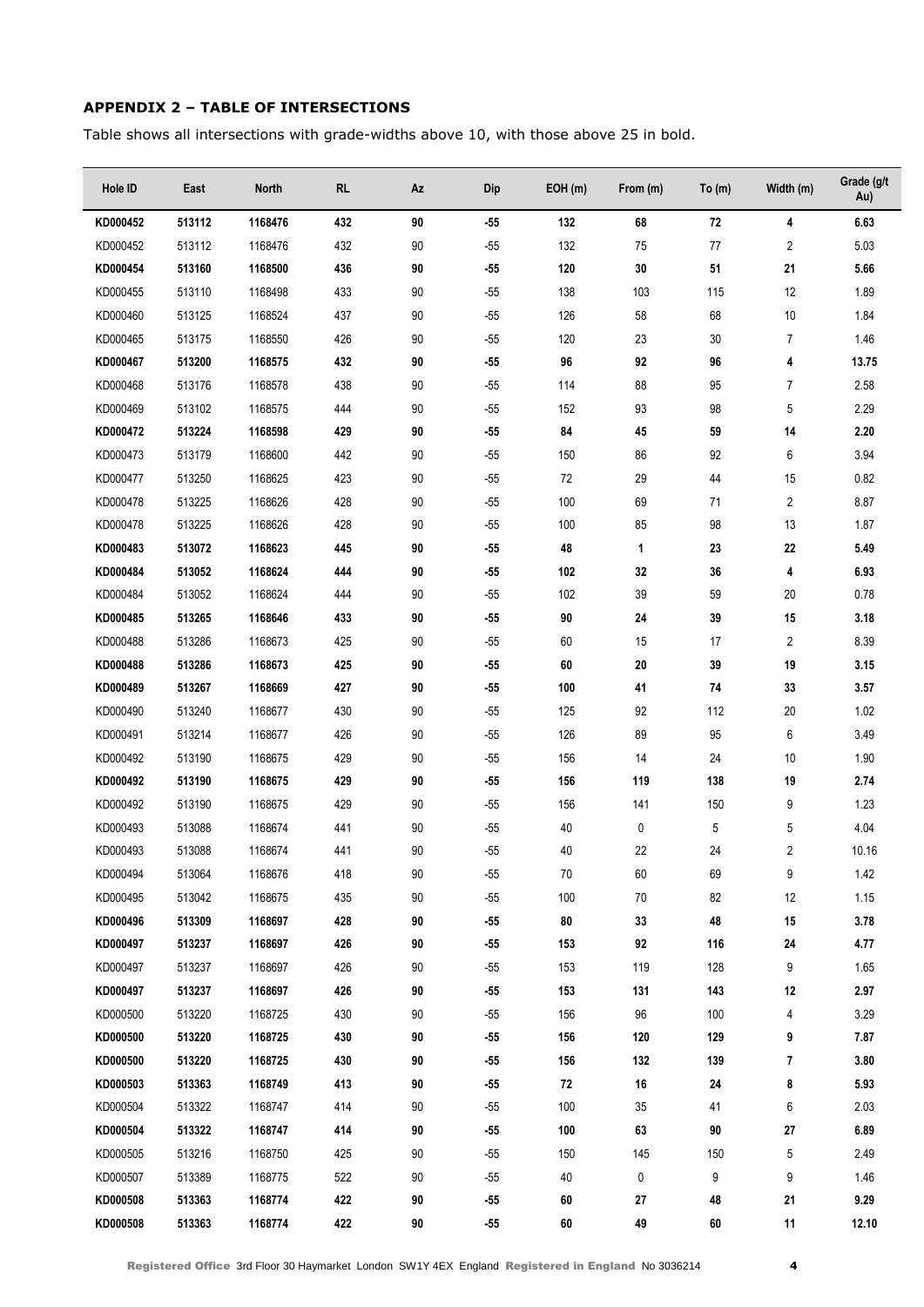| Hole ID  | East   | North   | RL  | Αz     | Dip   | EOH(m)     | From (m)       | To (m)     | Width (m)      | Grade (g/t<br>Au) |
|----------|--------|---------|-----|--------|-------|------------|----------------|------------|----------------|-------------------|
| KD000509 | 513338 | 1168775 | 423 | 90     | $-55$ | 78         | 50             | 64         | 14             | 1.40              |
| KD000510 | 513314 | 1168773 | 419 | 90     | $-55$ | 110        | 16             | 23         | $\overline{7}$ | 2.84              |
| KD000510 | 513314 | 1168773 | 419 | 90     | $-55$ | 110        | 32             | 43         | 11             | 4.57              |
| KD000510 | 513314 | 1168773 | 419 | 90     | $-55$ | 110        | 46             | 50         | 4              | 4.45              |
| KD000510 | 513314 | 1168773 | 419 | 90     | $-55$ | 110        | 95             | 109        | 14             | 2.33              |
| KD000511 | 513296 | 1168773 | 414 | 90     | $-55$ | 90         | 35             | 43         | 8              | 5.08              |
| KD000511 | 513296 | 1168773 | 414 | 90     | $-55$ | 90         | 65             | 78         | 13             | 6.60              |
| KD000511 | 513296 | 1168773 | 414 | 90     | $-55$ | 90         | 79             | 90         | 11             | 5.40              |
| KD000515 | 513416 | 1168799 | 420 | 90     | $-55$ | 25         | 0              | 8          | 8              | 2.43              |
| KD000516 | 513393 | 1168800 | 420 | 90     | $-55$ | 45         | 0              | 21         | 21             | 1.61              |
| KD000516 | 513393 | 1168800 | 420 | 90     | $-55$ | 45         | 24             | 33         | 9              | 3.01              |
| KD000517 | 513365 | 1168802 | 431 | 90     | $-55$ | 70         | 61             | 69         | 8              | 1.35              |
| KD000518 | 513317 | 1168801 | 415 | 90     | $-55$ | 104        | 3              | 14         | 11             | 2.91              |
| KD000518 | 513317 | 1168801 | 415 | 90     | $-55$ | 104        | 39             | 41         | 2              | 9.94              |
| KD000518 | 513317 | 1168801 | 415 | 90     | $-55$ | 104        | 53             | 62         | 9              | 3.61              |
| KD000518 | 513317 | 1168801 | 415 | 90     | $-55$ | 104        | 70             | 75         | 5              | 2.18              |
| KD000519 | 513266 | 1168798 | 421 | 90     | $-55$ | 120        | 15             | 19         | 4              | 3.30              |
| KD000519 | 513266 | 1168798 | 421 | 90     | $-55$ | 120        | 88             | 92         | 4              | 2.81              |
| KD000524 | 513362 | 1168825 | 419 | 90     | $-55$ | 65         | $\overline{7}$ | 16         | 9              | 2.04              |
| KD000525 | 513340 | 1168825 | 403 | 90     | $-55$ | 90         | 38             | 55         | 17             | 6.31              |
| KD000526 | 513313 | 1168826 | 417 | 90     | $-55$ | 72         | 69             | 72         | 3              | 13.89             |
| KD000527 | 513290 | 1168826 | 409 | 90     | $-55$ | 90         | 72             | 86         | 14             | 5.25              |
| KD000528 | 513263 | 1168827 | 407 | 90     | $-55$ | 120        | 98             | 102        | 4              | 2.99              |
| KD000534 | 513339 | 1168851 | 417 | 90     | $-55$ | 78         | 19             | 22         | 3              | 5.67              |
| KD000534 | 513339 | 1168851 | 417 | 90     | $-55$ | 78         | 28             | 30         | 2              | 8.30              |
| KD000535 | 513286 | 1168850 | 419 | 90     | $-55$ | 100        | 38             | 42         | 4              | 4.20              |
| KD000535 | 513286 | 1168850 | 419 | 90     | $-55$ | 100        | 84             | 100        | 16             | 1.17              |
| KD000536 | 513317 | 1168875 | 412 | 90     | $-55$ | 84         | 43             | 55         | 12             | 2.05              |
| KD000543 | 513367 | 1168925 | 440 | 90     | $-55$ | ${\bf 75}$ | 53             | 57         | 4              | 6.02              |
| KD000543 | 513367 | 1168925 | 440 | 90     | $-55$ | ${\bf 75}$ | 66             | $72\,$     | 6              | 3.37              |
| KD000546 | 513434 | 1168950 | 414 | 90     | $-55$ | $20\,$     | 1              | 12         | 11             | 1.47              |
| KD000547 | 513386 | 1168951 | 417 | 90     | $-55$ | ${\bf 50}$ | 0              | ${\bf 20}$ | ${\bf 20}$     | 2.12              |
| KD000539 | 513340 | 1168901 | 410 | 90     | $-55$ | 70         | 16             | 30         | 14             | 2.14              |
| KD000539 | 513340 | 1168901 | 410 | 90     | $-55$ | 70         | 52             | 63         | 11             | 1.42              |
| KD000542 | 513393 | 1168922 | 422 | 90     | $-55$ | 70         | 0              | 10         | $10$           | 1.09              |
| KD000550 | 513420 | 1168972 | 419 | 90     | $-55$ | 40         | 0              | 9          | 9              | 1.39              |
| KD000553 | 513396 | 1168914 | 416 | 90     | $-55$ | 55         | 0              | 8          | 8              | 1.33              |
| KD000555 | 513388 | 1169000 | 413 | 90     | $-55$ | 40         | 0              | 9          | 9              | 1.24              |
| KD000555 | 513388 | 1169000 | 413 | 90     | $-55$ | 40         | 28             | 37         | 9              | 3.29              |
| KD000556 | 513342 | 1168998 | 419 | 90     | $-55$ | 105        | 88             | 90         | 2              | 5.22              |
| KD000557 | 513396 | 1169050 | 407 | 90     | $-55$ | 60         | 0              | 14         | 14             | 4.21              |
| KD000557 | 513396 | 1169050 | 407 | 90     | $-55$ | 60         | 18             | 28         | 10             | 2.01              |
| KD000563 | 513382 | 1169071 | 414 | 90     | $-55$ | 100        | 61             | 68         | 7              | 3.59              |
| KD000564 | 513334 | 1169075 | 416 | 90     | $-55$ | 111        | 85             | 96         | 11             | 1.06              |
| KD000566 | 513282 | 1169076 | 416 | 90     | $-55$ | 126        | 101            | 107        | 6              | 1.86              |
| KD000566 | 513282 | 1169076 | 416 | $90\,$ | $-55$ | 126        | 118            | 126        | 8              | 3.43              |
| KD000567 | 513390 | 1169101 | 405 | 90     | $-55$ | 75         | 17             | $30\,$     | 13             | 1.47              |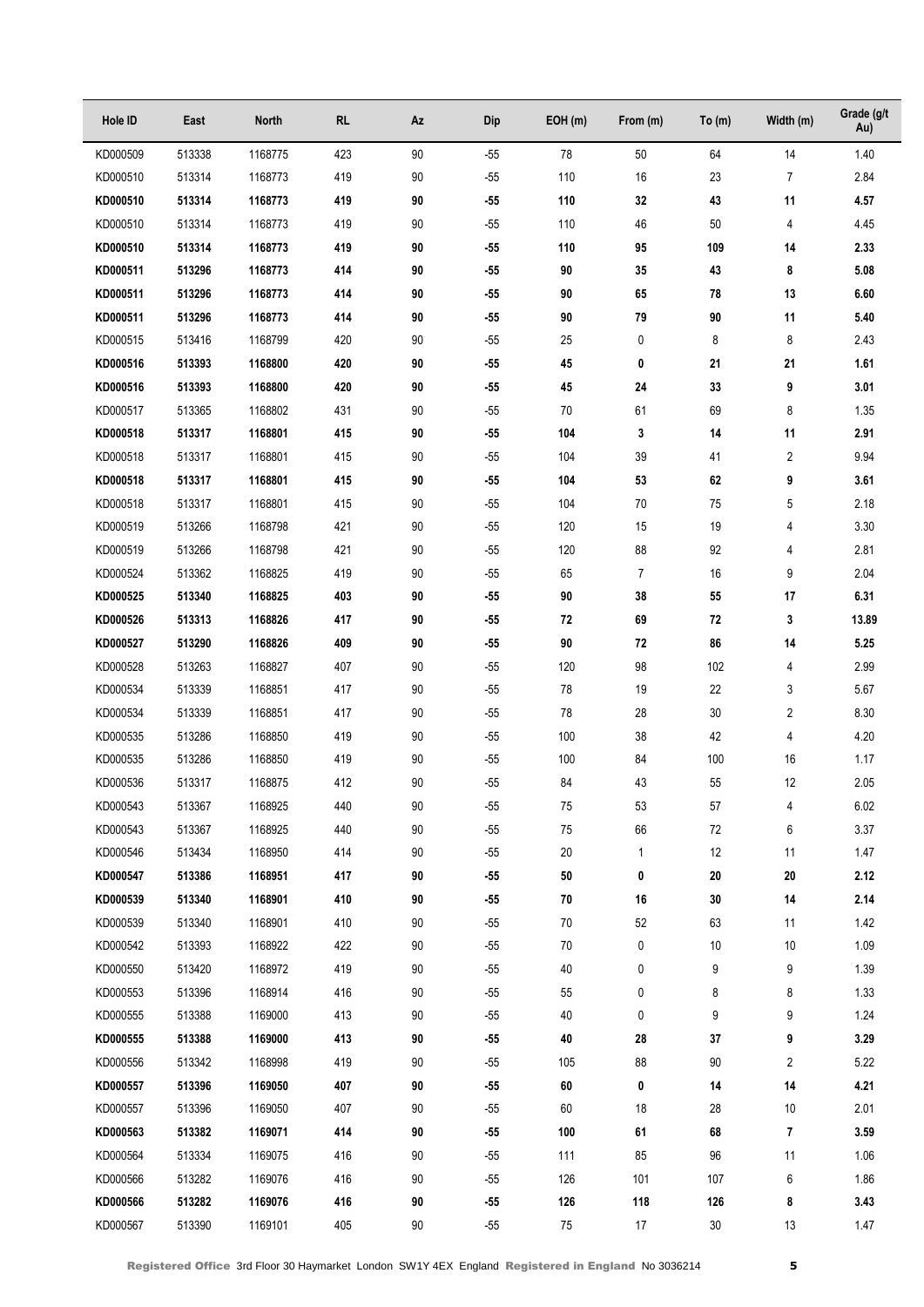| Hole ID  | East   | North   | <b>RL</b> | Az     | Dip   | EOH(m) | From (m) | To $(m)$   | Width (m)      | Grade (g/t<br>Au) |
|----------|--------|---------|-----------|--------|-------|--------|----------|------------|----------------|-------------------|
| KD000568 | 513342 | 1169100 | 409       | 90     | $-55$ | 93     | 60       | 67         | $\overline{7}$ | 1.46              |
| KD000568 | 513342 | 1169100 | 409       | 90     | $-55$ | 93     | 70       | 78         | 8              | 3.96              |
| KD000569 | 513434 | 1169127 | 414       | 90     | $-55$ | 65     | 34       | $52\,$     | 18             | 3.07              |
| KD000571 | 513381 | 1169127 | 405       | 90     | $-55$ | 80     | 37       | 49         | 12             | 3.37              |
| KD000571 | 513381 | 1169127 | 405       | 90     | $-55$ | 80     | 58       | 62         | 4              | 4.24              |
| KD000571 | 513381 | 1169127 | 405       | 90     | $-55$ | 80     | 66       | 75         | 9              | 1.24              |
| KD000572 | 513356 | 1169124 | 407       | 90     | $-55$ | 100    | 47       | 79         | 32             | 2.36              |
| KD000573 | 513301 | 1169129 | 421       | 90     | $-55$ | 98     | 91       | 96         | 5              | 2.40              |
| KD000575 | 513394 | 1169147 | 404       | 90     | $-55$ | 80     | 0        | 36         | 36             | 6.84              |
| KD000575 | 513394 | 1169147 | 404       | 90     | $-55$ | 80     | 49       | 55         | 6              | 6.13              |
| KD000576 | 513448 | 1169152 | 410       | 90     | $-55$ | 40     | 26       | 38         | 12             | 1.32              |
| KD000577 | 513338 | 1169143 | 411       | 90     | $-55$ | 86     | 36       | 43         | $\overline{7}$ | 1.65              |
| KD000577 | 513338 | 1169143 | 411       | 90     | $-55$ | 86     | 55       | 64         | 9              | 3.86              |
| KD000577 | 513338 | 1169143 | 411       | 90     | $-55$ | 86     | 76       | 83         | 7              | 6.10              |
| KD000578 | 513270 | 1169151 | 414       | 90     | $-55$ | 100    | 81       | 93         | 12             | 1.97              |
| KD000581 | 513418 | 1169173 | 412       | 90     | $-55$ | 60     | 8        | 10         | $\overline{2}$ | 7.73              |
| KD000581 | 513418 | 1169173 | 412       | 90     | $-55$ | 60     | 15       | 23         | 8              | 1.39              |
| KD000582 | 513387 | 1169174 | 406       | 90     | $-55$ | 85     | 0        | 11         | 11             | 2.38              |
| KD000582 | 513387 | 1169174 | 406       | 90     | $-55$ | 85     | 31       | 36         | 5              | 2.39              |
| KD000583 | 513358 | 1169175 | 412       | 90     | $-55$ | 88     | 32       | 38         | 6              | 1.78              |
| KD000583 | 513358 | 1169175 | 412       | 90     | $-55$ | 88     | 42       | 56         | 14             | 6.81              |
| KD000584 | 513340 | 1169174 | 405       | 90     | $-55$ | 90     | 16       | 22         | 6              | 3.38              |
| KD000584 | 513340 | 1169174 | 405       | 90     | $-55$ | 90     | 52       | 73         | 21             | 3.64              |
| KD000584 | 513340 | 1169174 | 405       | 90     | $-55$ | 90     | 79       | 84         | 5              | 2.48              |
| KD000585 | 513314 | 1169175 | 406       | 90     | $-55$ | 92     | 37       | 40         | 3              | 3.34              |
| KD000585 | 513314 | 1169175 | 406       | 90     | $-55$ | 92     | 69       | 86         | 17             | 3.23              |
| KD000586 | 513295 | 1169173 | 407       | 90     | $-55$ | 90     | 48       | 61         | 13             | 1.95              |
| KD000586 | 513295 | 1169173 | 407       | 90     | $-55$ | 90     | 65       | 79         | 14             | 3.35              |
| KD000587 | 513270 | 1169177 | 420       | 90     | $-55$ | 100    | 62       | 79         | 17             | 6.36              |
| KD000589 | 513425 | 1169202 | 451       | $90\,$ | $-55$ | 50     | 48       | 49         | $\mathbf{1}$   | 10.70             |
| KD000590 | 513384 | 1169199 | 450       | 90     | $-55$ | 82     | 10       | $30\,$     | ${\bf 20}$     | 2.51              |
| KD000590 | 513384 | 1169199 | 450       | 90     | $-55$ | 82     | 34       | 41         | 7              | 4.51              |
| KD000591 | 513326 | 1169202 | 408       | 90     | $-55$ | 75     | 9        | 19         | 10             | 5.62              |
| KD000591 | 513326 | 1169202 | 408       | 90     | $-55$ | 75     | 54       | ${\bf 72}$ | 18             | 2.40              |
| KD000593 | 513442 | 1169224 | 409       | 90     | $-55$ | 40     | 8        | 19         | 11             | 4.45              |
| KD000598 | 513316 | 1169274 | 404       | 90     | $-55$ | 70     | 9        | 22         | 13             | 0.84              |
| KD000605 | 513070 | 1167976 | 417       | 90     | $-55$ | 90     | 77       | 84         | 7              | 2.31              |
| KD000617 | 512961 | 1168000 | 420       | 90     | $-55$ | 100    | 50       | 57         | 7              | 6.89              |
| KD000619 | 513125 | 1168028 | 425       | 90     | $-55$ | 60     | 26       | 34         | 8              | 1.72              |
| KD000619 | 513125 | 1168028 | 425       | 90     | $-55$ | 60     | 42       | 60         | 18             | 2.46              |
| KD000625 | 512973 | 1168026 | 425       | 90     | $-55$ | 85     | 41       | 63         | 22             | 2.62              |
| KD000625 | 512973 | 1168026 | 425       | 90     | $-55$ | 85     | 78       | 84         | 6              | 5.43              |
| KD000629 | 513076 | 1168075 | 423       | 90     | $-55$ | 70     | 19       | $36\,$     | 17             | 2.09              |
| KD000631 | 513028 | 1168075 | 425       | 90     | $-55$ | 70     | 35       | 70         | $35\,$         | 3.24              |
| KD000632 | 513002 | 1168075 | 423       | 90     | $-55$ | 75     | 21       | $30\,$     | 9              | 2.26              |
| KD000632 | 513002 | 1168075 | 423       | 90     | $-55$ | $75\,$ | 33       | $36\,$     | 3              | 4.52              |
| KD000632 | 513002 | 1168075 | 423       | 90     | $-55$ | 75     | 40       | 75         | 35             | 4.68              |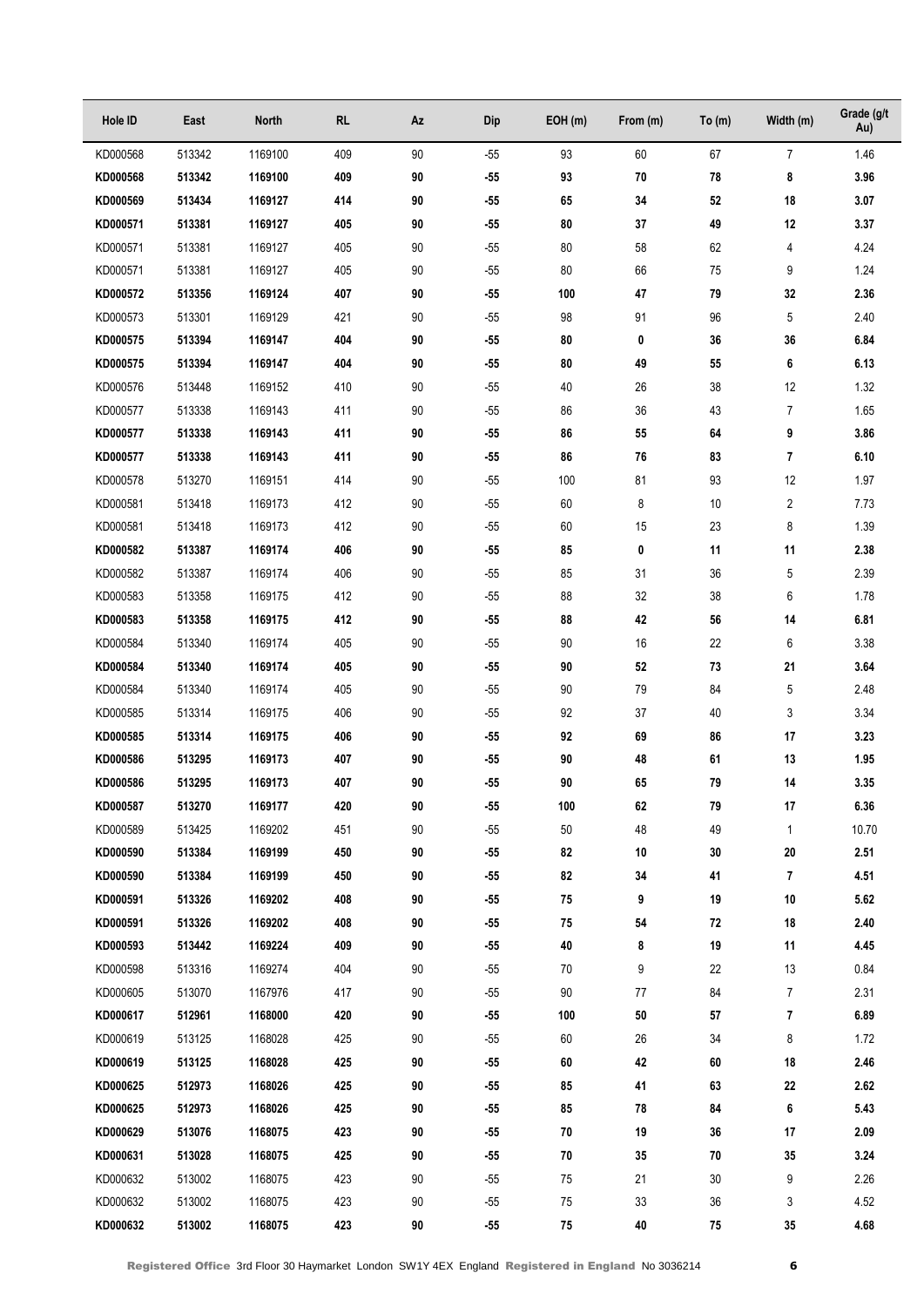| Hole ID              | East             | North              | <b>RL</b>  | Az       | Dip            | EOH(m)     | From (m) | To (m)       | Width (m)                | Grade (g/t<br>Au) |
|----------------------|------------------|--------------------|------------|----------|----------------|------------|----------|--------------|--------------------------|-------------------|
| KD000634             | 513052           | 1169092            | 428        | 90       | $-55$          | 70         | 16       | 37           | 21                       | 4.50              |
| KD000635             | 513023           | 1168100            | 425        | 90       | $-55$          | 70         | 9        | 24           | 15                       | 3.15              |
| KD000635             | 513023           | 1168100            | 425        | 90       | $-55$          | 70         | 27       | 64           | 37                       | 4.45              |
| KD000636             | 512995           | 1168102            | 417        | 90       | $-55$          | 78         | 17       | 23           | 6                        | 3.11              |
| KD000636             | 512995           | 1168102            | 417        | 90       | $-55$          | 78         | 33       | 66           | 33                       | 3.76              |
| KD000637             | 513022           | 1168125            | 414        | 90       | $-55$          | 55         | 13       | 20           | $\overline{7}$           | 1.68              |
| KD000637             | 513022           | 1168125            | 414        | 90       | $-55$          | 55         | 24       | 39           | 15                       | 1.27              |
| KD000638             | 513000           | 1168126            | 423        | 90       | $-55$          | 60         | 13       | 39           | 26                       | 3.09              |
| KD000639             | 512975           | 1168125            | 424        | 90       | $-55$          | 65         | 24       | 58           | 34                       | 8.45              |
| KD000641             | 512925           | 1168124            | 424        | 90       | $-55$          | 90         | 15       | 62           | 47                       | 2.18              |
| KD000642             | 512900           | 1168125            | 419        | 90       | $-55$          | 84         | 14       | 78           | 64                       | 2.00              |
| KD000643             | 512877           | 1168126            | 421        | 90       | $-55$          | 94         | 13       | 36           | 23                       | 1.47              |
| KD000643             | 512877           | 1168126            | 421        | 90       | $-55$          | 94         | 70       | 90           | 20                       | 2.14              |
| KD000644             | 512950           | 1168100            | 418        | 90       | $-55$          | 90         | 14       | 61           | 47                       | 3.70              |
| KD000645             | 512897           | 1168100            | 418        | 90       | $-55$          | 110        | 30       | 49           | 19                       | 1.63              |
| KD000645             | 512897           | 1168100            | 418        | 90       | $-55$          | 110        | 62       | 104          | 42                       | 1.87              |
| KD000647             | 512951           | 1168074            | 426        | 90       | $-55$          | 95         | 1        | 82           | 81                       | 1.86              |
| KD000648             | 512928           | 1168076            | 419        | 90       | $-55$          | 100        | 57       | 100          | 43                       | 1.95              |
| KD000649             | 512898           | 1168073            | 427        | 90       | $-55$          | 115        | 96       | 115          | 19                       | 2.26              |
| KD000650             | 512876           | 1168074            | 416        | 90       | $-55$          | 90         | 48       | 59           | 11                       | 2.42              |
| KD000655             | 512814           | 1168150            | 410        | 90       | $-55$          | 80         | 11       | 24           | 13                       | 1.34              |
| KD000655             | 512814           | 1168150            | 410        | 90       | $-55$          | 80         | 61       | 80           | 19                       | 2.82              |
| KD000666             | 512920           | 1168200            | 420        | 90       | $-55$          | 75         | 59       | 63           | 4                        | 3.38              |
| KD000666             | 512920           | 1168200            | 420        | 90       | $-55$          | 75         | 68       | 75           | 7                        | 4.07              |
| KD000668             | 513071           | 1168047            | 428        | 90       | $-55$          | 75         | 41       | 42           | 1                        | 30.00             |
| KD000669             | 512974           | 1168049            | 421        | 90       | $-55$          | 100        | 28       | 56           | 28                       | 2.29              |
| KD000669             | 512974           | 1168049            | 421        | 90       | $-55$          | 100        | 63       | 66           | 3                        | 4.40              |
| KD000670             | 512926           | 1168050            | 423        | 90       | $-55$          | 120        | 62       | 75           | 13                       | 1.15              |
| KD000670             | 512926           | 1168050            | 423        | 90       | $-55$          | 120        | 80       | 87           | $\overline{7}$           | 1.59              |
| KD000670             | 512926           | 1168050            | 423        | 90       | $-55$          | 120        | 102      | 120          | $18$                     | 3.83              |
| KD000673             | 512931           | 1168018            | 419        | 90       | $-55$          | 100<br>100 | 15       | 23           | 8                        | 3.14              |
| KD000673<br>KD000673 | 512931<br>512931 | 1168018<br>1168018 | 419<br>419 | 90<br>90 | $-55$<br>$-55$ | 100        | 54<br>70 | 61<br>$90\,$ | $\overline{7}$<br>$20\,$ | 1.89<br>0.71      |
| KD000674             | 512928           | 1168022            | 418        | 90       | $-55$          | 110        | 39       | 48           | 9                        | 2.20              |
| KD000674             | 512928           | 1168022            | 418        | 90       | $-55$          | 110        | 74       | 83           | 9                        | 1.69              |
| KD000678             | 513070           | 1168000            | 416        | 90       | $-55$          | 100        | 69       | 90           | 21                       | 4.24              |
| KD000681             | 513639           | 1167700            | 407        | 90       | $-55$          | 70         | 23       | 28           | $\mathbf 5$              | 2.02              |
| KD000681             | 513639           | 1167700            | 407        | 90       | $-55$          | 70         | 56       | 63           | $\overline{7}$           | 2.49              |
| KD000682             | 513580           | 1167698            | 400        | 90       | $-55$          | 110        | 62       | 83           | 21                       | 0.73              |
| KD000684             | 513638           | 1167725            | 401        | 90       | $-55$          | 80         | 5        | 10           | 5                        | 2.12              |
| KD000687             | 513651           | 1167751            | 396        | 90       | $-55$          | 80         | 54       | 71           | 17                       | 1.55              |
| KD000688             | 513678           | 1167776            | 400        | 90       | $-55$          | 70         | 39       | 66           | 27                       | 1.70              |
| KD000692             | 513722           | 1167825            | 407        | 90       | $-55$          | 40         | 9        | 17           | 8                        | 1.34              |
| KD000693             | 513698           | 1167825            | 399        | 90       | $-55$          | 65         | 0        | 15           | 15                       | 1.90              |
| KD000694             | 513596           | 1167825            | 404        | 90       | $-55$          | 110        | 25       | 29           | 4                        | 5.01              |
| KD000695             | 513672           | 1167903            | 404        | 90       | $-55$          | 100        | 28       | 40           | 12                       | 1.06              |
| KD000698             | 513710           | 1167950            | 410        | 90       | $-55$          | 70         | 0        | 13           | 13                       | 1.34              |
|                      |                  |                    |            |          |                |            |          |              |                          |                   |